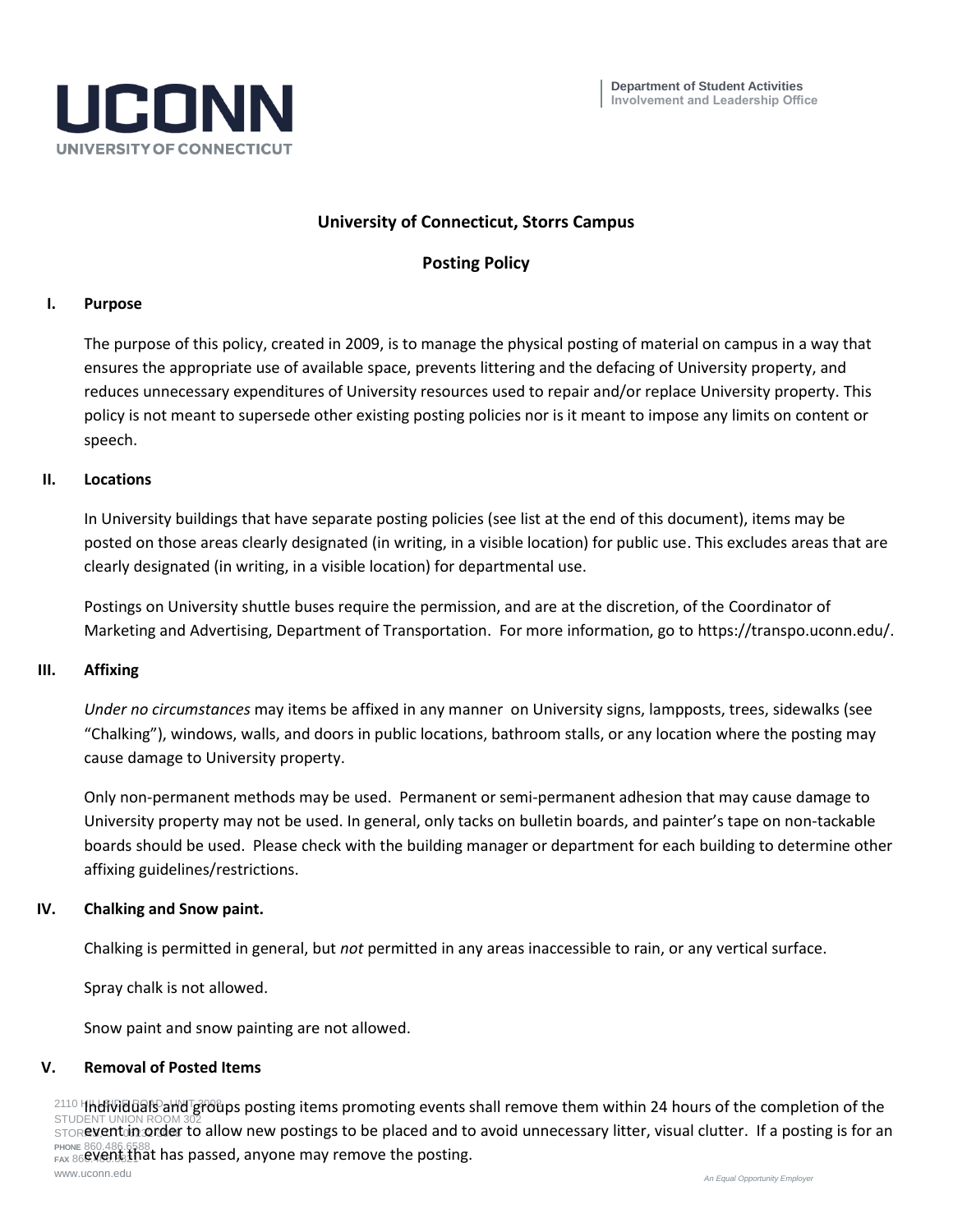## **VI. Violations and Enforcement**

Individuals, departments, student organizations and off-campus businesses or groups that violate the above policy will be asked to remove postings immediately and will be billed for any damage to University property that occurs as a result of improper posting.

Funds from official student fees may not be used to pay for damage.

Individuals and groups can be charged with violating University Code or the Student Code, III B. 17: "Damage or misuse of property which includes, but is not limited to, attempted or actual damage to or misuse of University property or other personal or public property".

## **VII. How can I advertise my program, event, or service?**

For creative ideas about advertising and how to access those venues, please check out the *Ultimate Guide to Advertising at UConn - Student Edition: [http://solid.uconn.edu/guide-to-advertising-on-campus-student-edition/.](http://solid.uconn.edu/guide-to-advertising-on-campus-student-edition/)*

#### **VIII. Policy Review**

This policy is managed by the Department of Student Activities. It will be reviewed every three years by a committee that is chaired by the Director of Student Activities, and includes a staff representation from Facilities, Residential Life, and the Student Union, and student representation from the Undergraduate Student Government, Graduate Student Senate, Student Union Board of Governors-VP for Policy, and Residence Hall Association. The Sign Shop and the Classroom Committee may be consulted during the review process.

The next review will be conducted in Fall, 2020.

## **IX. Related policies**

#### **A. Bias Response Protocol**

Postings generally fall into the category of "free speech." However, community members may feel harmed by some postings. If this is the case, community members may report the posting by using the Bias Response Protocol a[t https://dos.uconn.edu/bias-incident-protocol/](https://dos.uconn.edu/bias-incident-protocol/)

#### **B. Outdoor Signage Policy**

Outdoor signs for events signs should be ordered through [Sign Services,](https://signs.uconn.edu/store-front/order-process/) an online storefront. The products Sign Services fabricate are authorized by the University and comport with its brand and design standards. Folks with more specific questions can also [request consultations.](https://signs.uconn.edu/services/consultation/)

Contact [signs@uconn.edu](mailto:signs@uconn.edu)

#### **C. Rock Painting Policy**

## [https://solid.uconn.edu/involvement-office-policies-and-forms/.](https://solid.uconn.edu/involvement-office-policies-and-forms/)

2110 HILLSID**CONTACT Christine Wilson, Assistant Vice President for Student Affairs and Director of Student Activities,** STUDENT UNION APPOIN 302 STUDENT U<mark>YRMStINY.Wilson@uconn.edu</mark><br>STORRS, CT 06232-3008 **PHONE** 860.486.6588 **FAX** 860.486.8821 www.uconn.edu *An Equal Opportunity Employer*